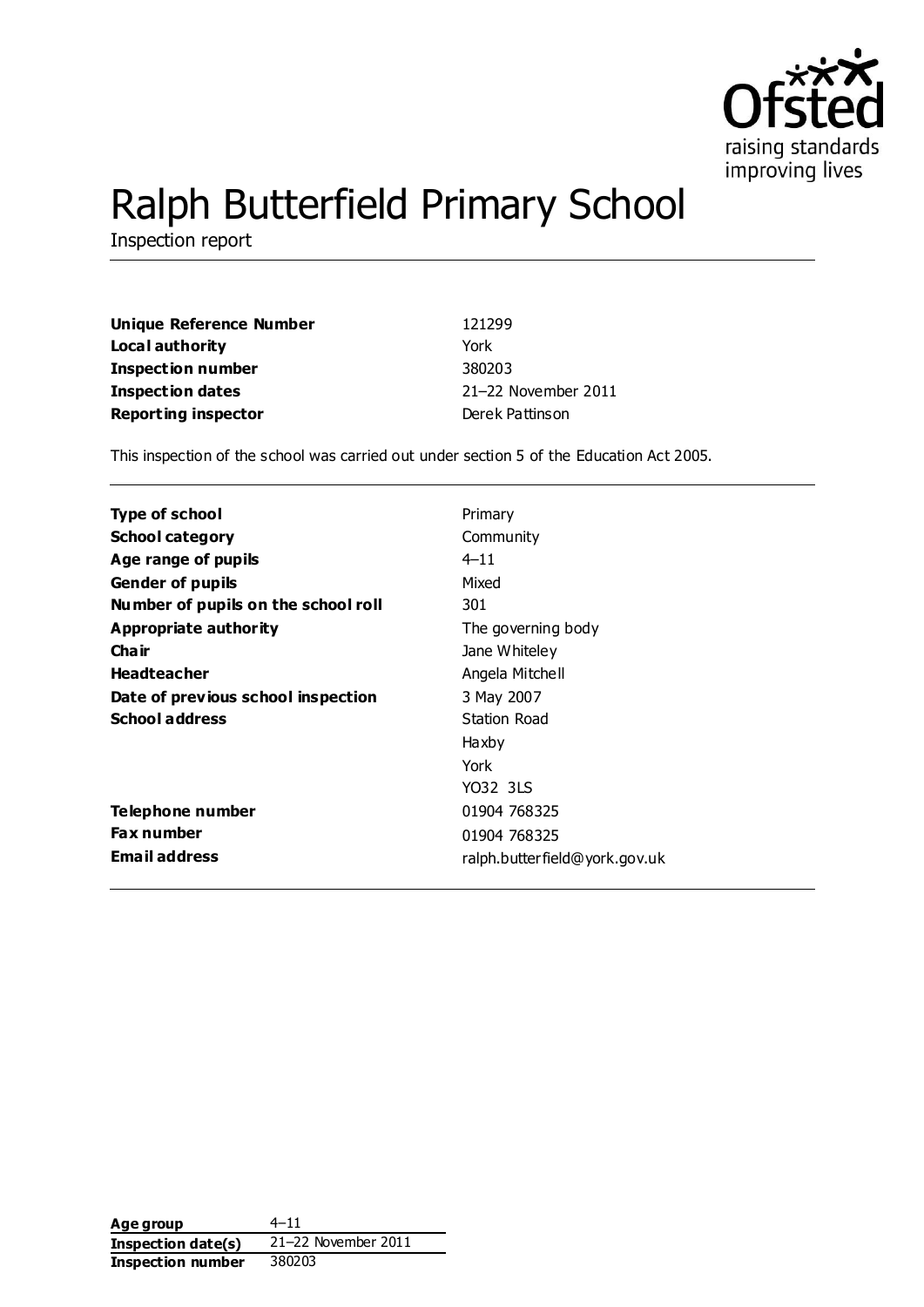The Office for Standards in Education, Children's Services and Skills (Ofsted) regulates and inspects to achieve excellence in the care of children and young people, and in education and skills for learners of all ages. It regulates and inspects childcare and children's social care, and inspects the Children and Family Court Advisory Support Service (Cafcass), schools, colleges, initial teacher training, work-based learning and skills training, adult and community learning, and education and training in prisons and other secure establishments. It rates council children's services, and inspects services for looked after children, safeguarding and child protection.

Further copies of this report are obtainable from the school. Under the Education Act 2005, the school must provide a copy of this report free of charge to certain categories of people. A charge not exceeding the full cost of reproduction may be made for any other copies supplied.

If you would like a copy of this document in a different format, such as large print or Braille, please telephone 0300 123 4234, or email [enquiries@ofsted.gov.uk](mailto:enquiries@ofsted.gov.uk)

You may copy all or parts of this document for non-commercial purposes, as long as you give details of the source and date of publication and do not alter the information in any way.

To receive regular email alerts about new publications, including survey reports and school inspection reports, please visit our website and go to 'Subscribe'.

Piccadilly Gate Store Street Manchester M1 2WD

T: 0300 123 4234 Textphone: 0161 618 8524 [enquiries@ofsted.gov.uk](mailto:enquiries@ofsted.gov.uk) [www.ofsted.gov.uk](http://www.ofsted.gov.uk/)



© Crown copyright 2011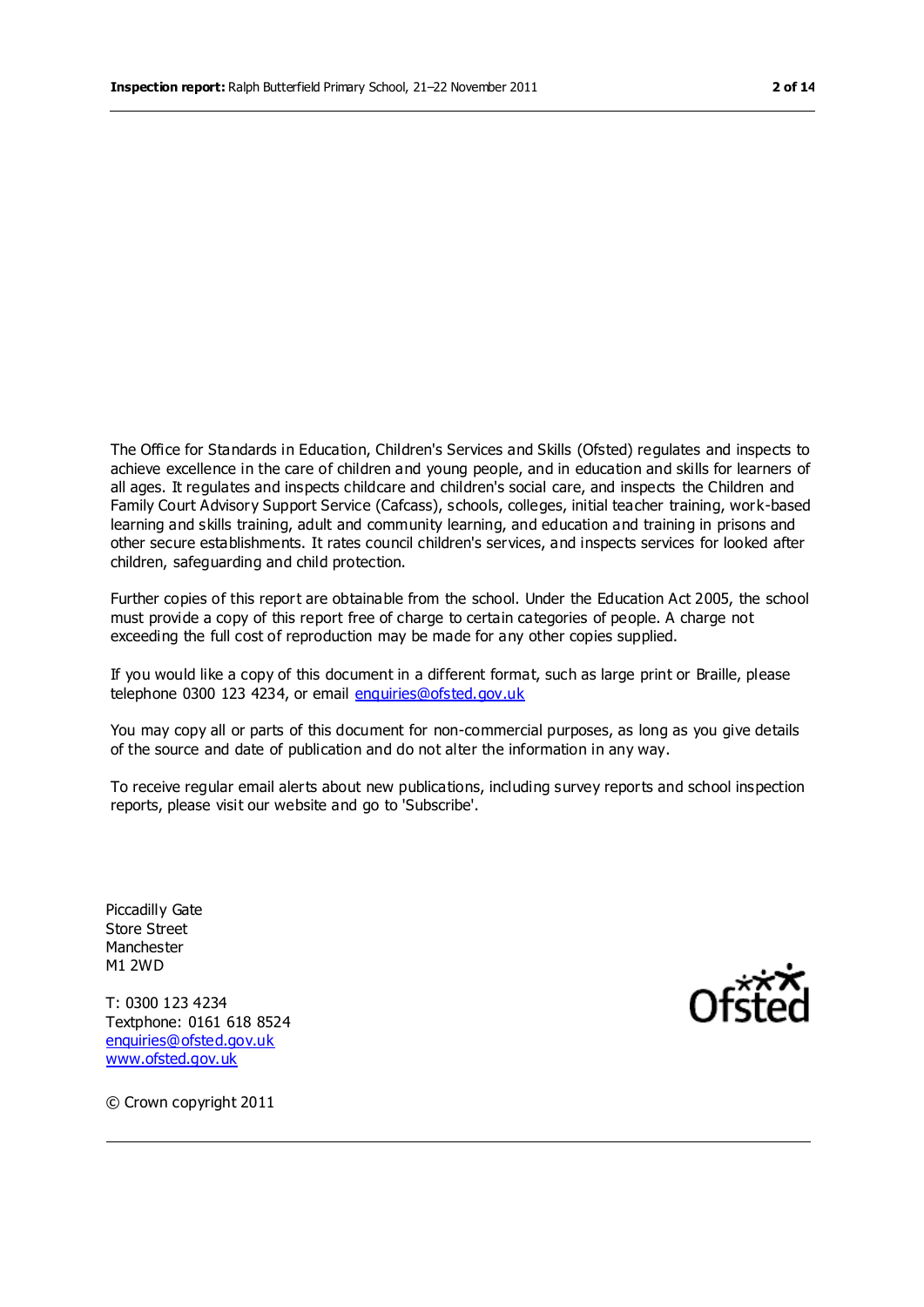# **Introduction**

This inspection was carried out by three additional inspectors. The inspectors observed teaching and learning in 18 lessons, taught by 11 teachers and held meetings with members of the governing body, staff and pupils. They looked at the school development plan, a recent report to the governing body from a School Improvement Partner, the most recent headteacher's report to the governing body, the most recent data on attainment and progress, safeguarding policies and records, assessment information, the latest attendance figures and pupils' work in all classes. The 74 questionnaires returned by parents and carers were analysed, as were those completed by staff and pupils.

The inspection team reviewed many aspects of the school's work. It looked in detail at a number of key areas.

- The extent to which teaching and learning are consistently good as pupils move through the school.
- The impact of the school's re-developed curriculum on pupils' learning, attitudes and motivation.
- $\blacksquare$  The extent to which pupils know how well they are doing and what they must do to further improve.
- How effectively leaders, managers and the governing body drive improvement and evaluate the school's work.

# **Information about the school**

This is a larger than average-sized primary school. The percentages of pupils from minority ethnic groups and who speak English as an additional language are much smaller than is typical nationally. The proportions of pupils who have special educational needs and/or disabilities and who are known to be eligible for free school meals are well below the national averages. The school holds the Basic Skills Quality Mark, National Healthy School status, the Active Mark, the Arts Mark, an 'Investors in People' Award and an Extended Schools' Partnership Award.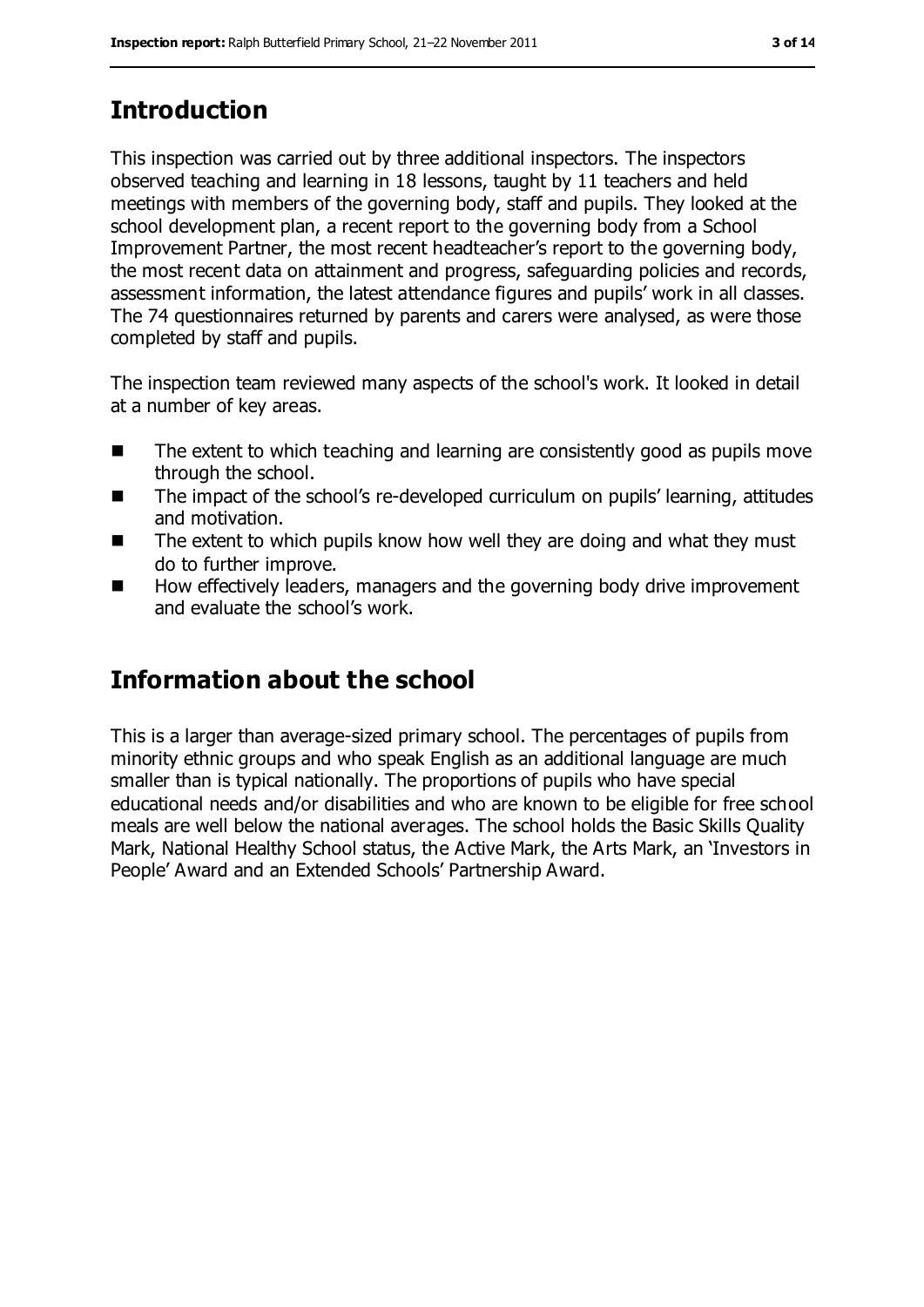**Inspection grades: 1 is outstanding, 2 is good, 3 is satisfactory and 4 is inadequate** Please turn to the glossary for a description of the grades and inspection terms

# **Inspection judgements**

#### **Overall effectiveness: how good is the school? 1**

#### **The school's capacity for sustained improvement 1**

#### **Main findings**

Determined and dedicated leadership by the headteacher, supported effectively by her senior leaders, has driven the school to its position of outstanding effectiveness. Since the previous inspection, there has been an unwavering focus on seeking the highest possible outcomes for pupils. This has been secured through an exceptionally rigorous approach to analysing pupils' performance data, the implementation of robust tracking systems and the very high profile given to professional development. As a result, pupils' attainment in English and mathematics at the end of Key Stage 2 has remained high compared to national levels for the past five years. The school's self-evaluation is extremely accurate. Issues from the previous inspection have been addressed very successfully. Some exceptional performance, along with the very successful pursuit of equality of opportunity for all pupils, provides clear evidence of the school's outstanding capacity for sustained improvement. Safeguarding arrangements are met fully and have a high profile in the school's work. Governance is good because the governing body is increasingly involved and effective in holding the school to account for what it achieves.

The outstanding care, guidance and support teachers and other adults who work in school provide for pupils are strengths which are appreciated by parents and carers, who hold the school in very high regard. They are rightly impressed by 'the high expectations of work and behaviour' and 'the emphasis on each child as an individual'. Pupils greatly enjoy school, which helps to explain their high levels of attendance. Their good spiritual, moral, social and cultural development underpins the school's work. As a result, the school is a cohesive and harmonious community. Relationships among pupils and with staff are excellent. Pupils' behaviour is exemplary, which contributes to their good learning, including the learning of pupils with special educational needs and/or disabilities. Pupils have excellent knowledge of what constitutes a healthy lifestyle. They feel very safe and secure and know who to turn to if they need help.

Children enter the Reception classes with skills that are broadly typical for their age. They get off to a flying start because of the high quality leadership and provision. Consequently, pupils' skills, knowledge and understanding are above average when they enter Year 1. The quality of teaching in Key Stage 1 and 2 is good overall, with many strong features. However, a few lessons are only satisfactory and teaching does not ensure that pupils always know how to improve and have opportunities in all lessons to evaluate how challenging they found the work. Nevertheless, pupils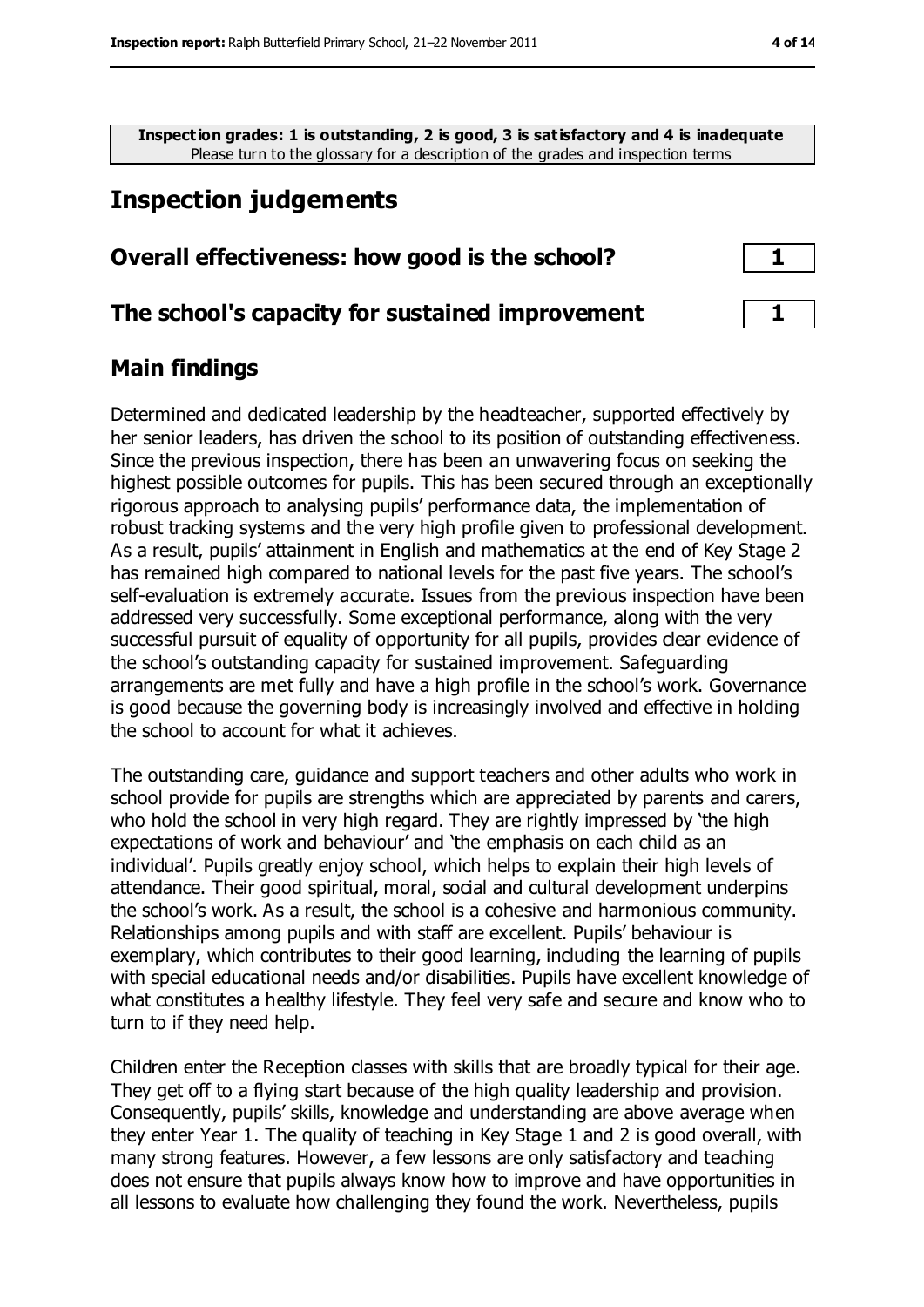benefit enormously from a very coherent curriculum which increasingly creates meaningful links between subjects to add relevance and excitement to pupils' learning. The school makes very good use of external partnerships which make a significant contribution to pupils' learning and personal development.

#### **What does the school need to do to improve further?**

- By December 2012 ensure all teaching is at least good and increase the proportion of outstanding lessons by:
	- injecting greater pace into some lessons so that pupils have enough time to work independently
	- checking that work given to pupils is always at the right level.
- Ensure that pupils always know how to improve and have opportunities in all lessons to evaluate how challenging they found the work by:
	- checking that pupils always have targets and clear steps to success
	- ensuring that marking always helps pupils to move forward  $\equiv$
	- giving them opportunities in all lessons to share what they have learnt.  $\frac{1}{2}$

#### **Outcomes for individuals and groups of pupils 1**

Most pupils arrive at school eager to work and learn because they enjoy being with the teachers and are stimulated by the exciting curriculum. They concentrate very well on their tasks because they are keen to improve and are invariably quick to volunteer answers to questions. Behaviour is excellent, underpinning their work and play and pupils listen carefully to other adults and each other. As a result, pupils have very good attitudes to learning, especially when activities engage and excite them. For example, when teachers use short time frames to aid focus so they are 'working against the clock', such as when Year 6 pupils identified correctly punctuated complex sentences and pupils in Years 4, 5 and 6 calculated percentages of numbers. Pupils work together very constructively, often engaging in lively discussion to consider solutions to problems. They use information and communication technology (ICT) to support their learning both in the classroom and through the regular use of the ICT suite. Pupils, including those with special educational needs and/or disabilities, make good progress as they move through Years 1 to 6. As a result, their attainment is high when they leave the school and this has been the pattern for a number of years. This represents outstanding achievement from starting points which are close to what is expected when they start in the Reception classes. Projections from very good quality tracking for Year 6, both this year and next, indicate that attainment is on track to remain high.

Pupils' enjoyment of school is reflected in the high level of attendance. They readily comment about 'the really friendly place' and how teachers 'make boring lessons fun'. They steadily make friends, learn to respect the rights of others and live in harmony. They are very aware of what constitutes a healthy lifestyle. Their understanding is enhanced through the many well-attended sports clubs which extol the virtues of regular exercise, their consideration of issues which relate to their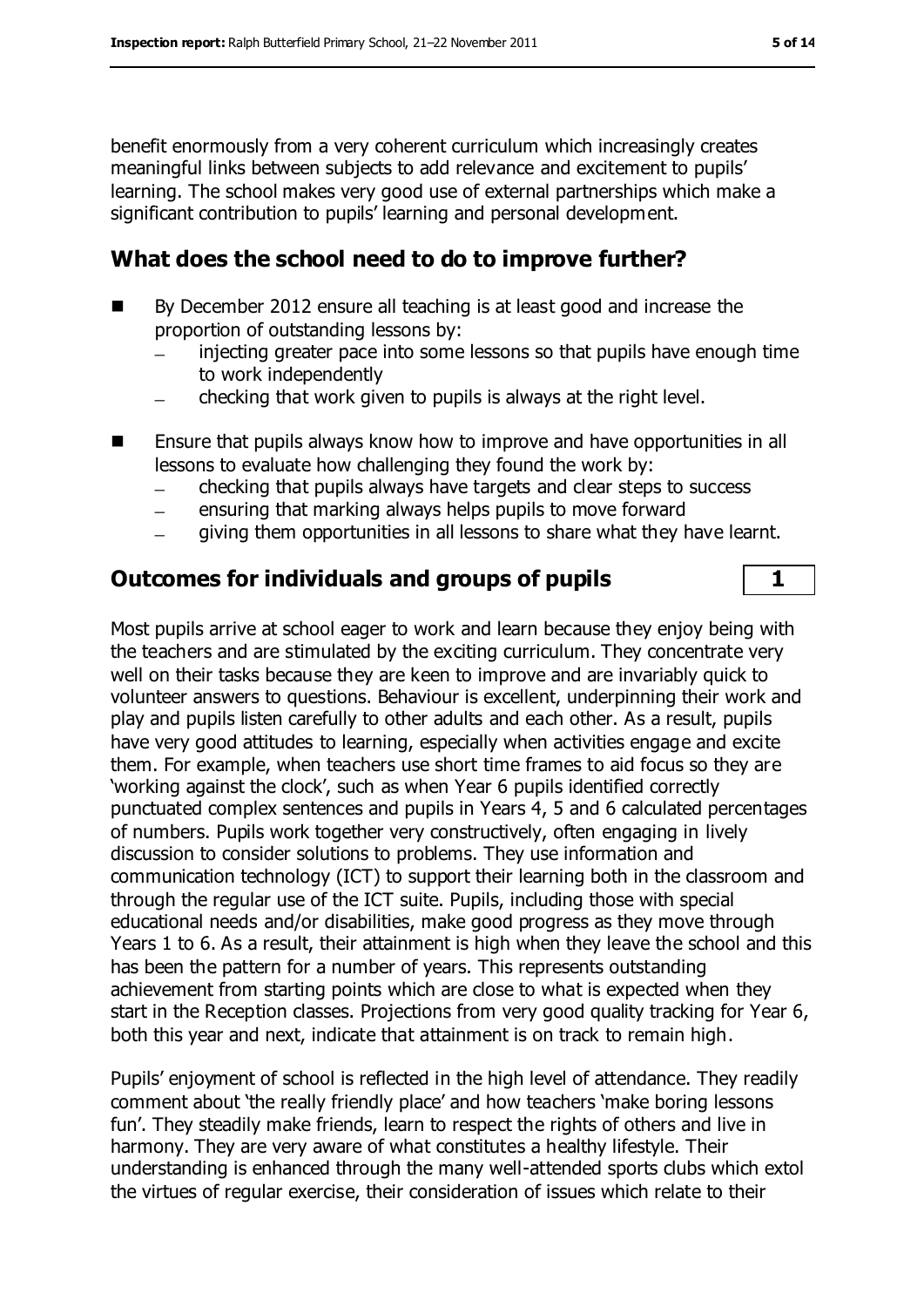emotional well-being, and the high numbers who make healthy lunch choices. Pupils have an excellent understanding about what constitutes unsafe situations, including around water, fire, dangers posed by traffic and the internet. They say there is always someone to turn to if they have a problem. They have a strong voice in school through the work of the school council, eco group and playground leaders, and the raising of money for different charities helps them develop an awareness of citizenship. Pupils take part in community events such as the annual scarecrow festival. However, the school is rightly seeking to extend community links to give pupils greater involvement. Assemblies provide opportunities for pupils to celebrate effort and achievement, reinforce moral values, enhance their self-esteem and build confidence. Their enjoyment of learning, knowledge of right and wrong and the many opportunities for them to work with others, help to explain their good spiritual, moral, social and cultural development. Pupils' high level of attainment, along with the very strong emphasis given to pupils' personal development, helps to equip them very well for the next stage of their learning.

These are the grades for pupils' outcomes

| Pupils' achievement and the extent to which they enjoy their learning                 |  |
|---------------------------------------------------------------------------------------|--|
| Taking into account:                                                                  |  |
| Pupils' attainment <sup>1</sup>                                                       |  |
| The quality of pupils' learning and their progress                                    |  |
| The quality of learning for pupils with special educational needs and/or disabilities |  |
| and their progress                                                                    |  |
| The extent to which pupils feel safe                                                  |  |
| <b>Pupils' behaviour</b>                                                              |  |
| The extent to which pupils adopt healthy lifestyles                                   |  |
| The extent to which pupils contribute to the school and wider community               |  |
| The extent to which pupils develop workplace and other skills that will               |  |
| contribute to their future economic well-being                                        |  |
| Taking into account:                                                                  |  |
| Pupils' attendance <sup>1</sup>                                                       |  |
| The extent of pupils' spiritual, moral, social and cultural development               |  |

## **How effective is the provision?**

 $\overline{a}$ 

Strengths in teaching significantly outweigh areas for development. Lessons are typified by warm relationships, much use of encouragement and praise and effective control strategies, which provide a successful platform for effective learning. Good planning ensures most work is matched to pupils' varying needs although occasionally this is not the case. Sometimes pupils do not have the opportunity to share what they have learnt. Resources are used well to engage pupils' interest and extend their learning. Support staff are deployed sensitively and effectively aid pupils' progress. Challenging questioning often provokes discussion and enables teachers to check pupils' understanding and adjust tasks. However, in a few lessons, teachers talk for too long, slowing the pace of learning and leaving too little time for pupils to practise their skills and apply their knowledge independently. Occasionally, pupils do not know their targets or have clear steps to success in lessons to help them check on their own progress. Marking is usually helpful but some opportunities are missed to help pupils move forward with their learning.

<sup>&</sup>lt;sup>1</sup>The grades for attainment and attendance are: 1 is high; 2 is above average; 3 is broadly average; and 4 is low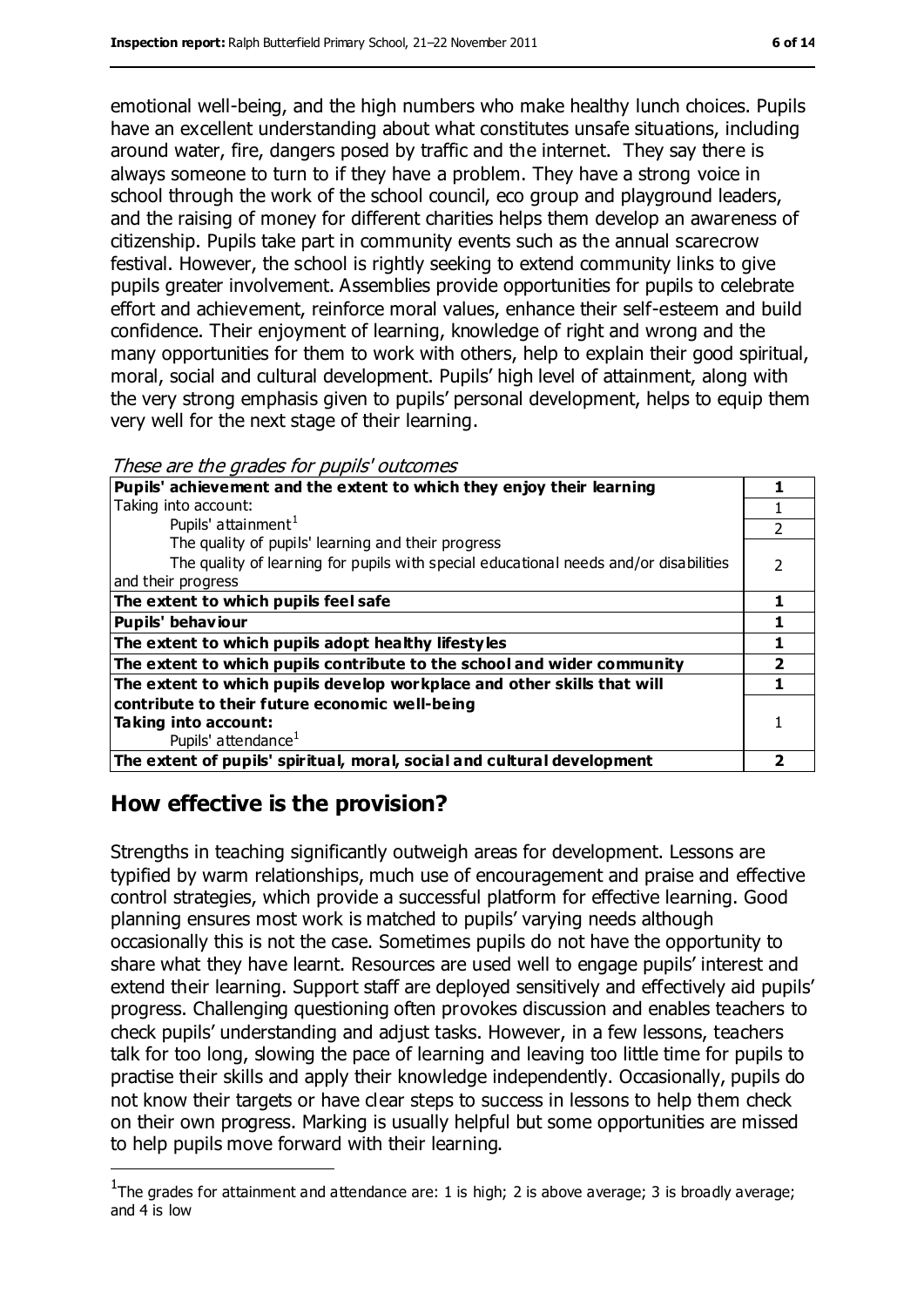The curriculum has improved significantly since the previous inspection. It now provides memorable experiences and rich opportunities for linking subjects together in meaningful ways. This adds interest, excitement and relevance to pupils' learning while also making a considerable contribution to their personal development. Very well planned and organised themes and projects, such as a recent playground project, in which the development of important skills, including enterprise skills, is high profile bring learning to life. Also, in the topic on 'Tudor times' pupils in Years 5 and 6 learnt about Tudor cooking, instruments, music, weaponry and medicine, designed Tudor buildings and contrasted Tudor lifestyles with their own. Other pupils are interested to learn about ancient Egyptian hieroglyphics as part of a history focus. Music and art are strong features, with the works of famous artists such as David Hockney recreated and celebrated. ICT is used very well by teachers and pupils to support and extend learning. Visits, visitors and a wide range of wellattended after-school activities, many of which involve external partnerships, broaden their horizons.

Providing the best possible care, guidance and support is at the heart of the school's work. Every pupil and their circumstances are known very well by all staff, who give considerable time to pupils' care and support using the school's embedded approaches, systems and structures. For example, the school tracks very carefully pupils' social and emotional development so that staff can intervene when needed. It creates strong partnerships with outside agencies which help to ensure that pupils whose circumstances make them vulnerable and those with specific gifts and talents have the support they need to make good progress both academically and socially. Pupils are prepared well for transition to different stages of their education, ensuring a smooth and seamless move. The promotion of attendance has a high profile.

These are the grades for the quality of provision

| The quality of teaching                                                  |  |
|--------------------------------------------------------------------------|--|
| Taking into account:                                                     |  |
| The use of assessment to support learning                                |  |
| The extent to which the curriculum meets pupils' needs, including, where |  |
| relevant, through partnerships                                           |  |
| The effectiveness of care, guidance and support                          |  |

## **How effective are leadership and management?**

A key feature of the headteacher's highly effective leadership is a very clear focus on securing the highest possible outcomes for pupils. She is well supported by hard working senior leaders. The experienced team is constantly seeking to drive up pupils' progress further to help realise the school's vision that 'excellence can bring great success.' It uses sophisticated systems to monitor and evaluate both provision and outcomes. For example, systems to track pupils' academic progress are thorough and used very well to ensure pupils' excellent achievement. These systems immediately highlight any difficulties pupils may be having and pinpoints priorities for improvement so that pupils can be quickly supported. High quality leadership is evident through the quality and comprehensive nature of documentation, such as that supplied to the governing body by the headteacher, the rigour by which the right priorities for school improvement are pursued and the emphasis given to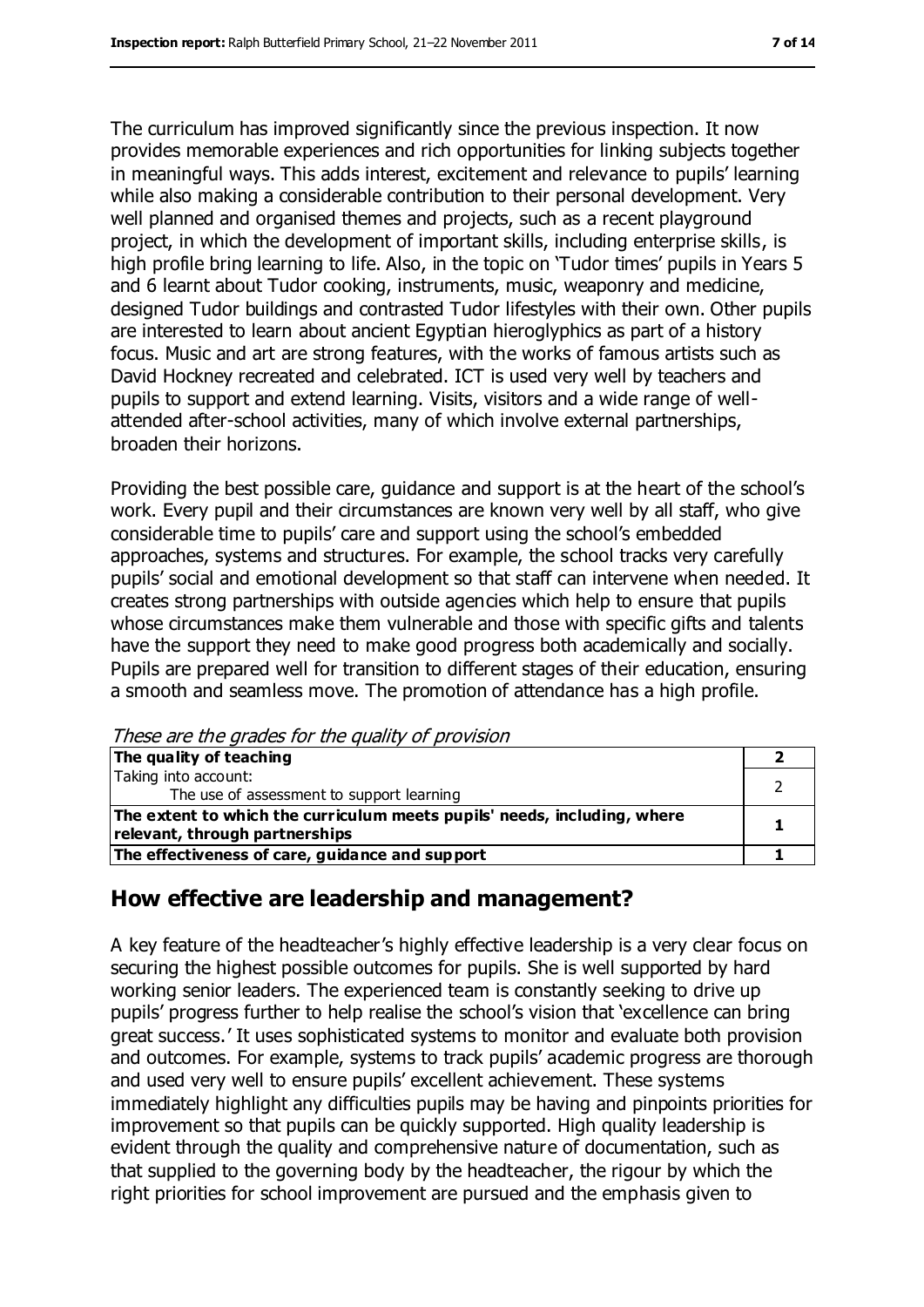professional development. Key staff are increasingly held accountable for pupils' attainment and progress. For example, subject leaders know what works well and what needs doing because arrangements to monitor provision, attainment and progress are regular, varied and robust. Lesson observations rightly focus on how pupils learn rather than on how teachers teach. However, their full impact to eliminate satisfactory teaching and improve the quality further has yet to be realised.

Highly successful partnerships with a variety of external agencies and groups have significantly benefited pupils, such as by increasing learning, improving behaviour and developing understanding of global issues. The school has established first-rate links with parents and carers who are overwhelmingly supportive, as shown by their 100 per cent attendance on parents' evenings. Equal opportunities are strongly embedded in the school's way of life; leaders and others place very strong emphasis on meeting the needs of pupils identified as gifted and talented, as well as those whose circumstances make them vulnerable. Discrimination is not tolerated and pupils are taught very well about how to treat others with respect. Good arrangements to safeguard pupils, such as through the active involvement of a governor who checks that all policies and procedures are rigorously monitored, mean that parents and carers have every confidence in the school to keep their children safe. The school acts promptly on any issue brought to its attention. It makes a good contribution to community cohesion and, as a result, pupils gain a thorough understanding of people of differing social, religious and ethnic backgrounds. The governing body has a good understanding of the school's strengths and areas for development because it has a variety of approaches to help it obtain pertinent information to enable it to closely monitor its work.

| The effectiveness of leadership and management in embedding ambition and        |   |  |
|---------------------------------------------------------------------------------|---|--|
| driving improvement                                                             |   |  |
| Taking into account:                                                            |   |  |
| The leadership and management of teaching and learning                          |   |  |
| The effectiveness of the governing body in challenging and supporting the       |   |  |
| school so that weaknesses are tackled decisively and statutory responsibilities |   |  |
| met                                                                             |   |  |
| The effectiveness of the school's engagement with parents and carers            |   |  |
| The effectiveness of partnerships in promoting learning and well-being          |   |  |
| The effectiveness with which the school promotes equality of opportunity and    |   |  |
| tackles discrimination                                                          |   |  |
| The effectiveness of safeguarding procedures                                    | 2 |  |
| The effectiveness with which the school promotes community cohesion             | י |  |
| The effectiveness with which the school deploys resources to achieve value for  |   |  |
| money                                                                           |   |  |

These are the grades for the leadership and management

## **Early Years Foundation Stage**

The Early Years Foundation Stage is very successful in laying down secure foundations for children's learning. As a result children in both Reception classes get off to a flying start to their school lives. The outstanding outcomes for children reflect the excellent provision and outstanding leadership. Consequently, they achieve at levels above what are typically achieved by children of their age when they enter Year 1. Parents and carers rightly hold very positive views about the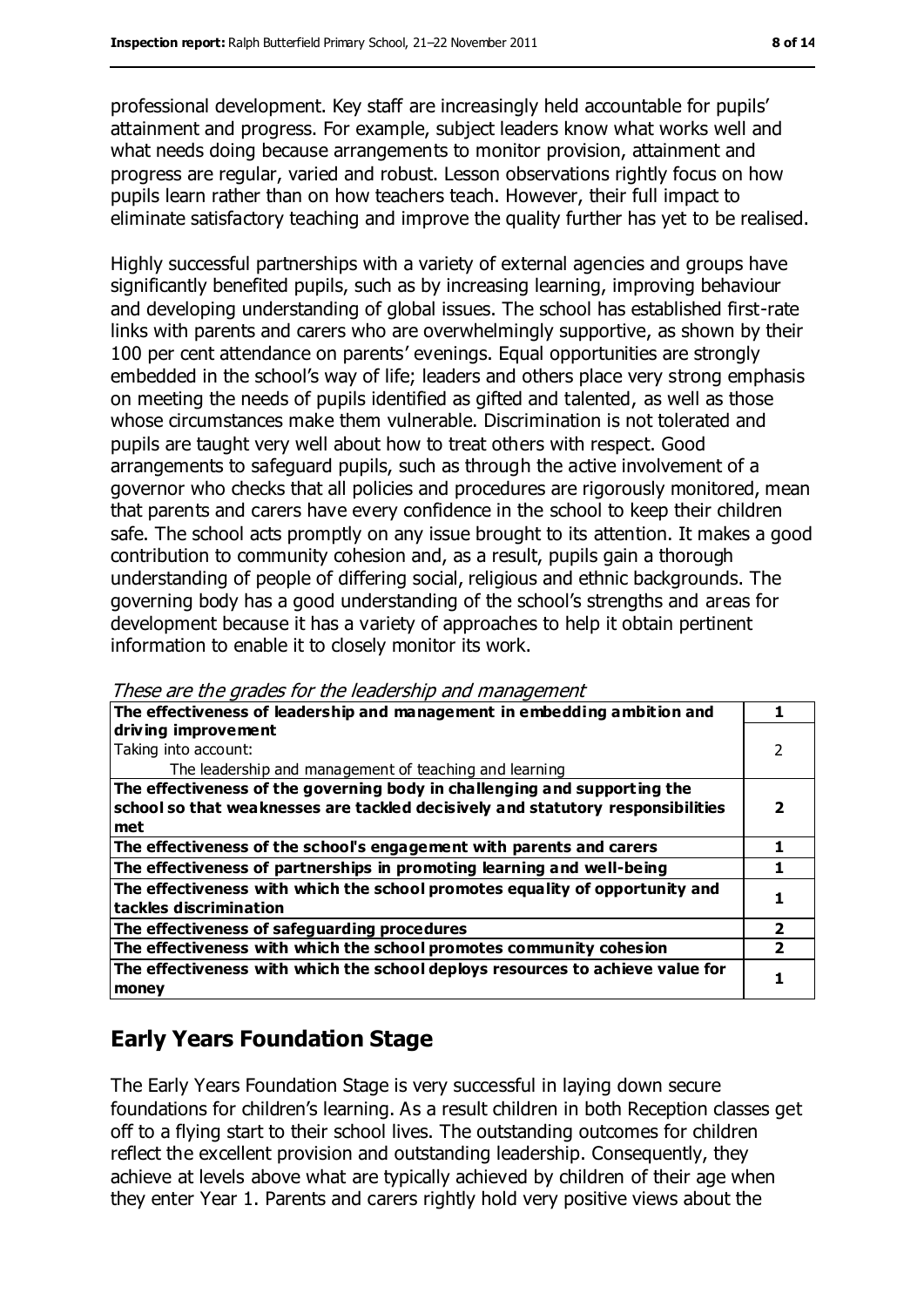vibrant, stimulating, exciting and safe environment for these very young children. Children's skills on entry are mostly in line with expectations for their age. Very good induction arrangements ensure that they settle quickly. Relationships between adults and children are warm and friendly and teamwork is very strong. As a result, children are happy, feel very safe, behave very well, and are keen to learn. They make at least good and often very good progress from their starting points because of the often excellent teaching, outstanding leadership, very high levels of care and the exciting range of innovative activities that adults plan for them. For example, under the skilled leadership of the class teacher, children develop simple counting skills sitting on an imaginary bus while singing a version of 'The Wheels on the Bus' and, through the use of a hand puppet, develop speaking and thinking skills as part of a 'pretend' picnic. Thorough assessment arrangements inform planning and ensure that tasks, both inside and outside, are matched very well to children's needs. Teachers' excellent knowledge of children is demonstrated in their learning journeys which show clear progress over time. Exciting displays such as 'blast off' rockets and chalk pictures of fireworks stimulate imagination, help enthuse children with a love of learning and encourage them to talk about their surroundings. They also celebrate children's efforts, such as their first attempts at independent writing.

These are the grades for the Early Years Foundation Stage

| Overall effectiveness of the Early Years Foundation stage                                                                                    |  |
|----------------------------------------------------------------------------------------------------------------------------------------------|--|
| Taking into account:                                                                                                                         |  |
| Outcomes for children in the Early Years Foundation Stage                                                                                    |  |
| The quality of provision in the Early Years Foundation Stage<br>The effectiveness of leadership and management in the Early Years Foundation |  |
| Stage                                                                                                                                        |  |

#### **Views of parents and carers**

Parents and carers are very positive about the way their children are educated and nurtured in school. Negative responses were very few with no trends emerging. All parents and carers who responded agreed that their children are happy in school, that the school keeps their children safe and that the teaching is good. Almost all parents and carers agreed that the school helps their children to have a healthy lifestyle and believe that the school is led and managed effectively. Inspectors endorse these positive views. A very small number of parents and carers felt that the school does not deal with unacceptable behaviour effectively or that the school does not take account of parents' suggestions and concerns. Inspectors discussed these issues with the school and investigated thoroughly. Their findings are in the report.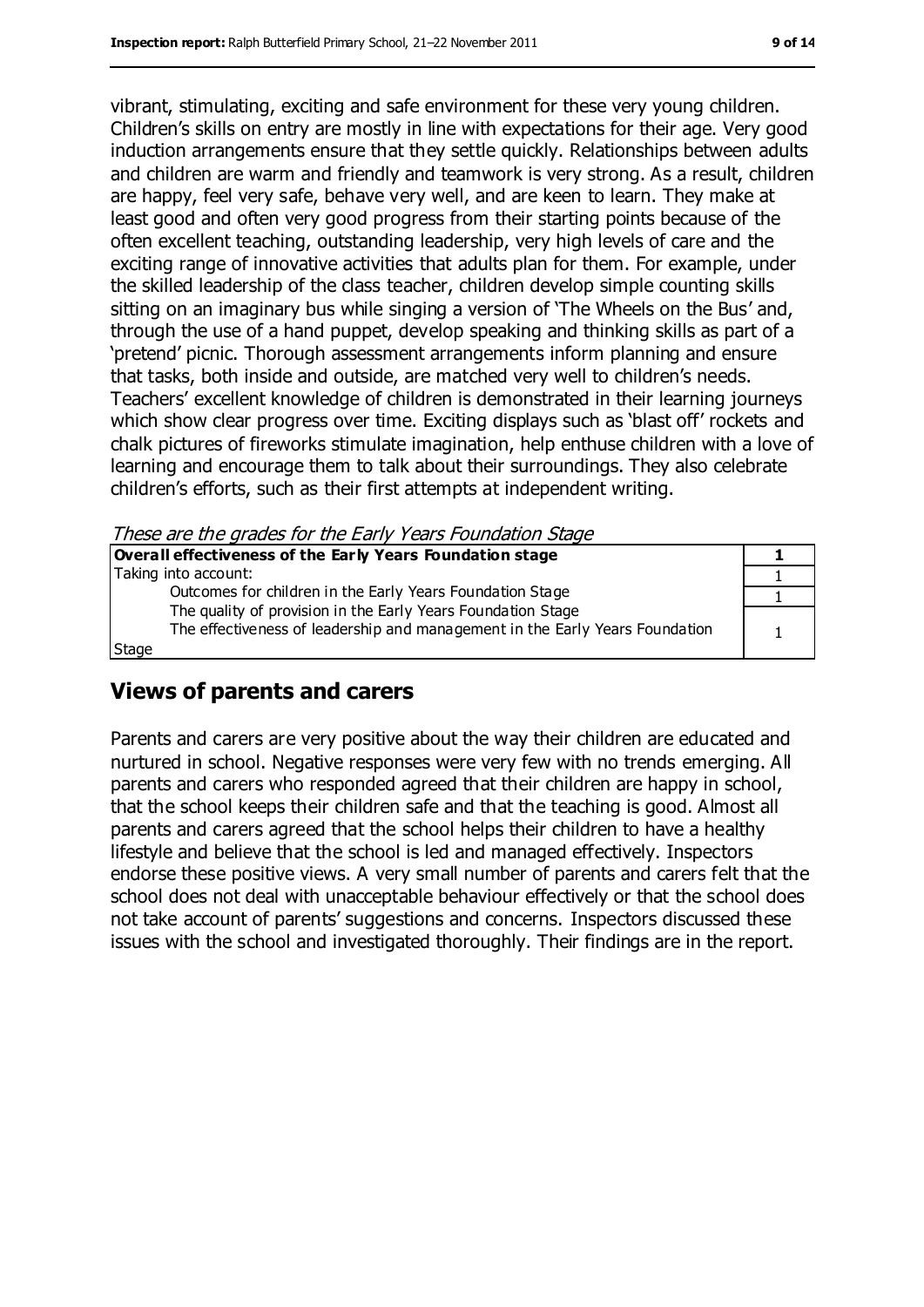# **Responses from parents and carers to Ofsted's questionnaire**

Ofsted invited all the registered parents and carers of pupils registered at Ralph Butterfield Primary School to complete a questionnaire about their views of the school.

In the questionnaire, parents and carers were asked to record how strongly they agreed with 13 statements about the school.

The inspection team received 74 completed questionnaires by the end of the on-site inspection. In total, there are 301 pupils registered at the school.

| <b>Statements</b>                                                                                                                                                                                                                                       | <b>Strongly</b><br>agree |               | <b>Agree</b> |               | <b>Disagree</b> |                | <b>Strongly</b><br>disagree |               |
|---------------------------------------------------------------------------------------------------------------------------------------------------------------------------------------------------------------------------------------------------------|--------------------------|---------------|--------------|---------------|-----------------|----------------|-----------------------------|---------------|
|                                                                                                                                                                                                                                                         | <b>Total</b>             | $\frac{9}{6}$ | <b>Total</b> | $\frac{1}{2}$ | <b>Total</b>    | $\frac{0}{0}$  | <b>Total</b>                | $\frac{9}{6}$ |
| My child enjoys school                                                                                                                                                                                                                                  | 46                       | 62            | 27           | 36            | 0               | $\mathbf 0$    | 0                           | 0             |
| The school keeps my child<br>safe                                                                                                                                                                                                                       | 49                       | 66            | 25           | 34            | 0               | $\mathbf 0$    | $\mathbf 0$                 | $\mathbf 0$   |
| The school informs me<br>about my child's progress                                                                                                                                                                                                      | 31                       | 42            | 41           | 55            | $\overline{2}$  | 3              | $\mathbf 0$                 | $\mathbf 0$   |
| My child is making enough<br>progress at this school                                                                                                                                                                                                    | 42                       | 57            | 28           | 38            | $\overline{4}$  | 5              | $\mathbf 0$                 | $\mathbf 0$   |
| The teaching is good at<br>this school                                                                                                                                                                                                                  | 45                       | 61            | 29           | 39            | 0               | $\mathbf 0$    | $\mathbf 0$                 | $\mathbf 0$   |
| The school helps me to<br>support my child's learning                                                                                                                                                                                                   | 35                       | 47            | 36           | 49            | $\mathbf{1}$    | $\mathbf{1}$   | $\mathbf 0$                 | $\mathbf 0$   |
| The school helps my child<br>to have a healthy lifestyle                                                                                                                                                                                                | 38                       | 51            | 35           | 47            | $\mathbf{1}$    | $\mathbf{1}$   | $\mathbf 0$                 | $\mathbf 0$   |
| The school makes sure that<br>my child is well prepared<br>for the future (for example<br>changing year group,<br>changing school, and for<br>children who are finishing<br>school, entering further or<br>higher education, or<br>entering employment) | 27                       | 36            | 40           | 54            | $\overline{2}$  | 3              | $\mathbf 0$                 | $\mathbf 0$   |
| The school meets my<br>child's particular needs                                                                                                                                                                                                         | 34                       | 46            | 36           | 49            | 3               | $\overline{4}$ | $\mathbf 0$                 | $\mathbf 0$   |
| The school deals effectively<br>with unacceptable<br>behaviour                                                                                                                                                                                          | 27                       | 36            | 36           | 49            | $\overline{4}$  | 5              | $\mathbf 0$                 | $\mathbf 0$   |
| The school takes account<br>of my suggestions and<br>concerns                                                                                                                                                                                           | 26                       | 35            | 40           | 54            | 3               | 4              | $\mathbf 0$                 | $\mathbf 0$   |
| The school is led and<br>managed effectively                                                                                                                                                                                                            | 31                       | 42            | 39           | 53            | $\mathbf{1}$    | $\mathbf{1}$   | $\mathbf 0$                 | $\mathbf 0$   |
| Overall, I am happy with<br>my child's experience at<br>this school                                                                                                                                                                                     | 44                       | 59            | 29           | 39            | 0               | $\mathbf 0$    | $\mathbf 0$                 | 0             |

The table above summarises the responses that parents and carers made to each statement. The percentages indicate the proportion of parents and carers giving that response out of the total number of completed questionnaires. Where one or more parents and carers chose not to answer a particular question, the percentages will not add up to 100%.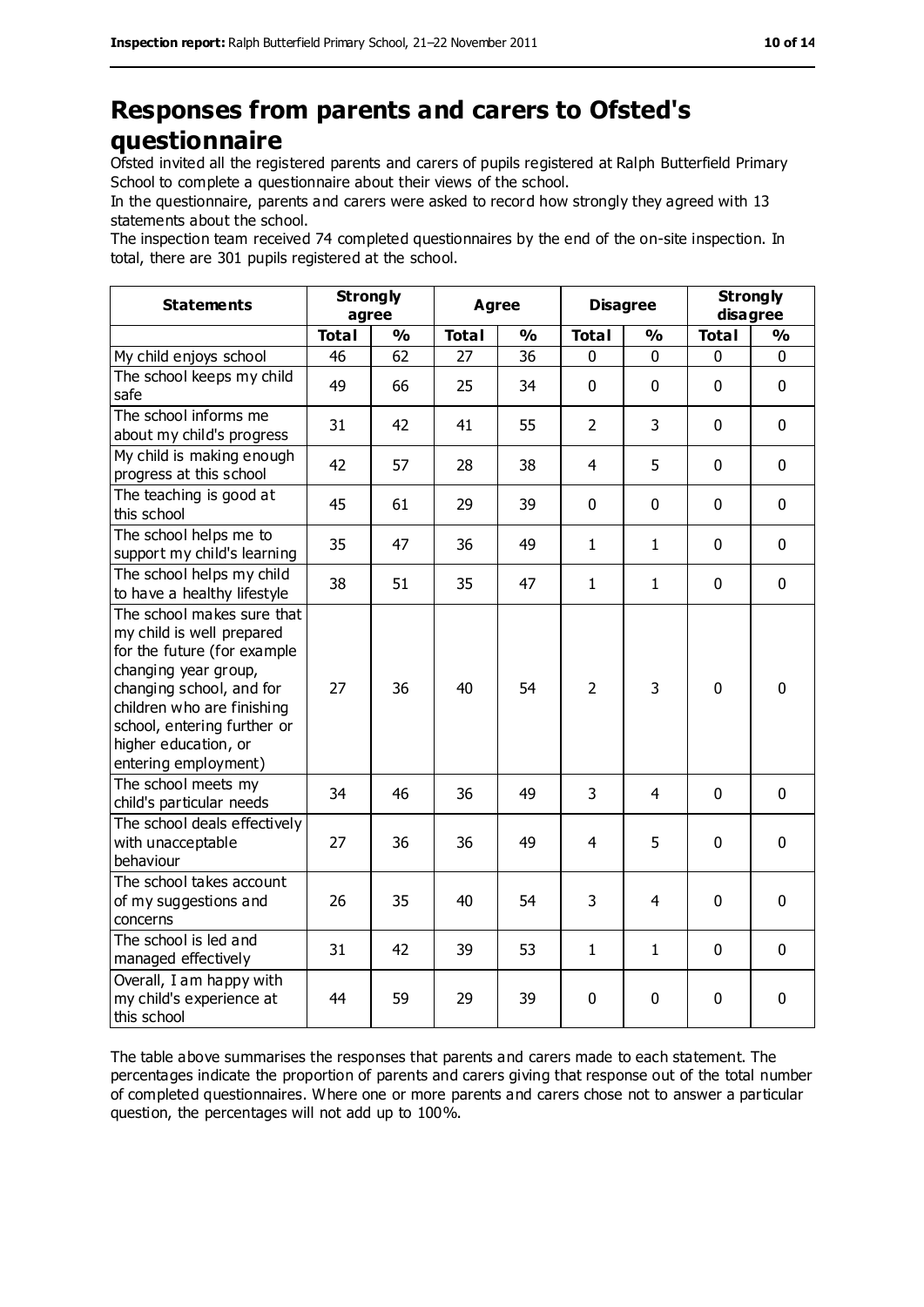# **Glossary**

## **What inspection judgements mean**

| Grade   | <b>Judgement</b> | <b>Description</b>                                                                                                                                                                                                               |
|---------|------------------|----------------------------------------------------------------------------------------------------------------------------------------------------------------------------------------------------------------------------------|
| Grade 1 | Outstanding      | These features are highly effective. An outstanding<br>school provides exceptionally well for all its pupils'<br>needs.                                                                                                          |
| Grade 2 | Good             | These are very positive features of a school. A school<br>that is good is serving its pupils well.                                                                                                                               |
| Grade 3 | Satisfactory     | These features are of reasonable quality. A<br>satisfactory school is providing adequately for its<br>pupils.                                                                                                                    |
| Grade 4 | Inadequate       | These features are not of an acceptable standard. An<br>inadequate school needs to make significant<br>improvement in order to meet the needs of its pupils.<br>Ofsted inspectors will make further visits until it<br>improves. |

#### **Overall effectiveness of schools**

|                          | Overall effectiveness judgement (percentage of schools) |      |                     |                   |
|--------------------------|---------------------------------------------------------|------|---------------------|-------------------|
| <b>Type of</b><br>school | <b>Outstanding</b>                                      | Good | <b>Satisfactory</b> | <b>Inadequate</b> |
| Nursery schools          | 43                                                      | 47   | 10                  |                   |
| Primary schools          | 6                                                       | 46   | 42                  |                   |
| Secondary<br>schools     | 14                                                      | 36   | 41                  | 9                 |
| Sixth forms              | 15                                                      | 42   | 41                  | 3                 |
| Special schools          | 30                                                      | 48   | 19                  | 3                 |
| Pupil referral<br>units  | 14                                                      | 50   | 31                  | 5                 |
| All schools              | 10                                                      | 44   | 39                  |                   |

New school inspection arrangements were introduced on 1 September 2009. This means that inspectors now make some additional judgements that were not made previously.

The data in the table above is for the period 1 September 2010 to 08 April 2011 and are consistent with the latest published official statistics about maintained school inspection outcomes (see [www.ofsted.gov.uk\)](http://www.ofsted.gov.uk/).

The sample of schools inspected during 2010/11 was not representative of all schools nationally, as weaker schools are inspected more frequently than good or outstanding schools.

Percentages are rounded and do not always add exactly to 100. Sixth form figures reflect the judgements made for the overall effectiveness of the sixth form in secondary schools, special schools and pupil referral units.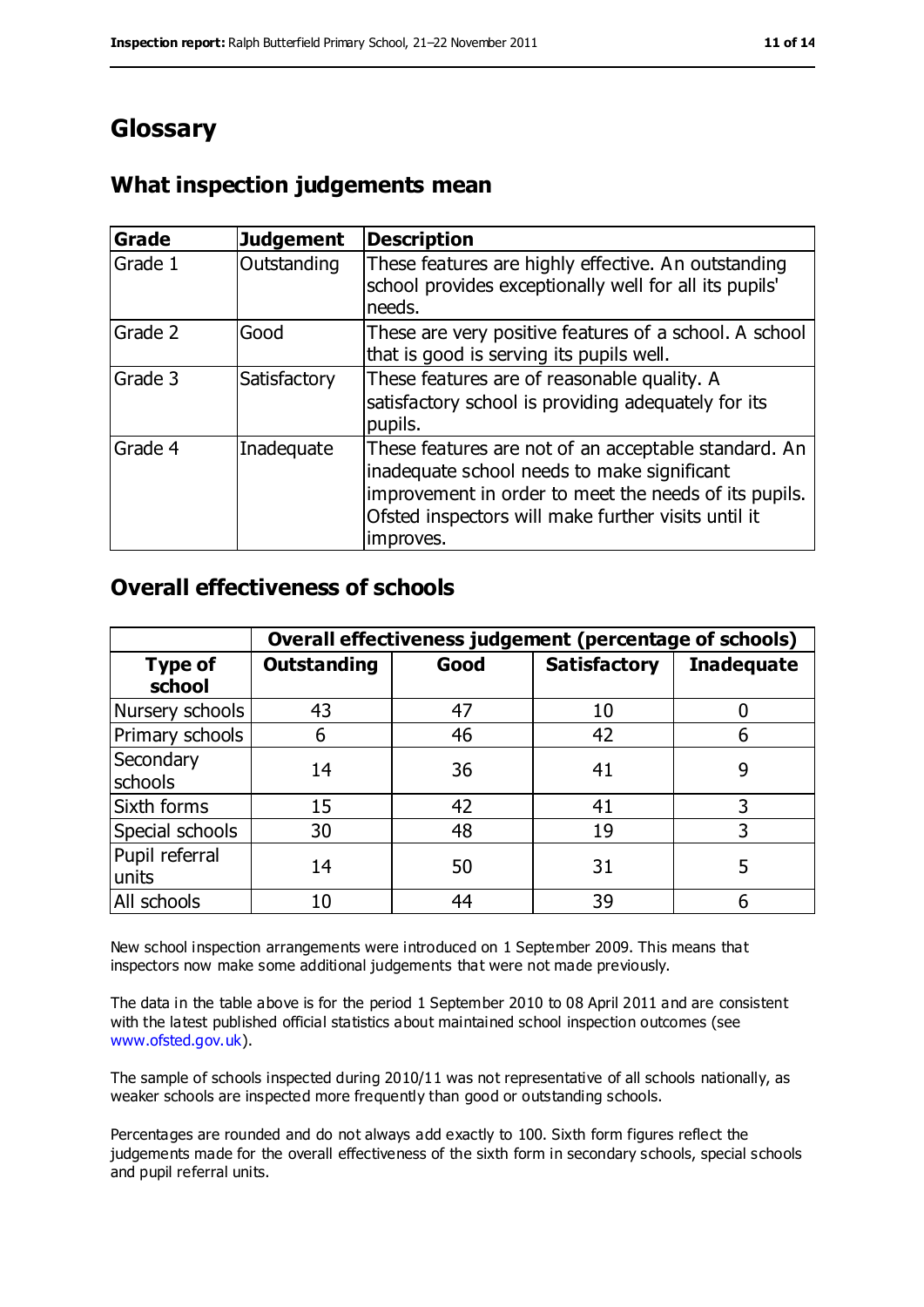# **Common terminology used by inspectors**

| Achievement:               | the progress and success of a pupil in their<br>learning, development or training.                                                                                                                                                                                                                                                     |
|----------------------------|----------------------------------------------------------------------------------------------------------------------------------------------------------------------------------------------------------------------------------------------------------------------------------------------------------------------------------------|
| Attainment:                | the standard of the pupils' work shown by test<br>and examination results and in lessons.                                                                                                                                                                                                                                              |
| Capacity to improve:       | the proven ability of the school to continue<br>improving. Inspectors base this judgement on<br>what the school has accomplished so far and on<br>the quality of its systems to maintain<br>improvement.                                                                                                                               |
| Leadership and management: | the contribution of all the staff with<br>responsibilities, not just the headteacher, to<br>identifying priorities, directing and motivating staff<br>and running the school.                                                                                                                                                          |
| Learning:                  | how well pupils acquire knowledge, develop their<br>understanding, learn and practise skills and are<br>developing their competence as learners.                                                                                                                                                                                       |
| Overall effectiveness:     | inspectors form a judgement on a school's overall<br>effectiveness based on the findings from their<br>inspection of the school. The following<br>judgements, in particular, influence what the<br>overall effectiveness judgement will be.                                                                                            |
|                            | The school's capacity for sustained<br>■<br>improvement.<br>Outcomes for individuals and groups of<br>pupils.<br>$\blacksquare$ The quality of teaching.<br>The extent to which the curriculum meets<br>pupils' needs, including, where relevant,<br>through partnerships.<br>The effectiveness of care, guidance and<br>■<br>support. |
| Progress:                  | the rate at which pupils are learning in lessons<br>and over longer periods of time. It is often<br>measured by comparing the pupils' attainment at<br>the end of a key stage with their attainment when<br>they started.                                                                                                              |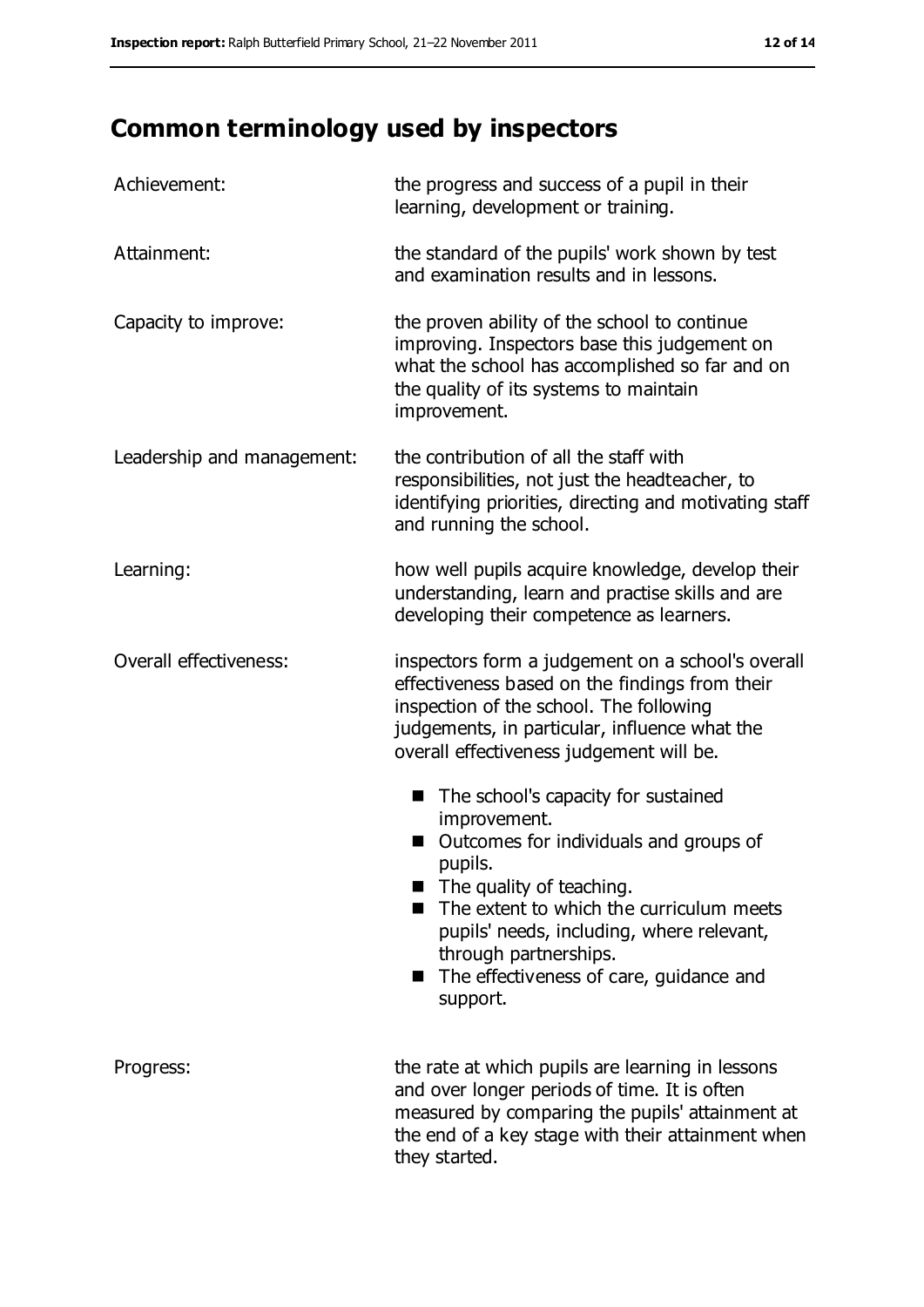#### **This letter is provided for the school, parents and carers to share with their children. It describes Ofsted's main findings from the inspection of their school.**



23 November 2011

Dear Pupils

#### **Inspection of Ralph Butterfield Primary School, York, YO32 3LS**

Thank you for your very friendly welcome and for sharing your views on the school by talking to the inspectors and returning the pupils' questionnaires. We thoroughly enjoyed our visit. You told us that you go to a good school. We are pleased to tell you that Ralph Butterfield is an outstanding school. These are some of the reasons why we came to our decision.

- You are always ready to take on responsibilities and you play a big part in making sure that your achievement is excellent.
- The care, quidance and support the school provides is outstanding, thanks to the hard work of your leaders and teachers.
- You enjoy your lessons and behave very well.
- You feel very safe in school and know lots about keeping healthy.
- Your attendance is much better than in most other schools.
- $\blacksquare$  The curriculum is outstanding and there are many exciting things for you to do.
- Teaching is good. Your teachers work hard to make lessons interesting.
- The headteacher knows very well how to make your school even better.

To ensure that you make even faster progress by the time you leave, we are asking your headteacher, teachers and governors of the school to:

- change the satisfactory lessons into good ones and make the good ones even better by making sure that teachers give you enough time to work on your own and check that the work you do always challenges you
- make sure that you know your targets, you have steps to success in lessons to help you learn, your teachers' marking always helps you to improve and that you are given time to share what you have learnt in lessons.

Well done everyone! I wish you all the very best and hope you continue to try hard and enjoy your learning.

Yours sincerely

Derek Pattinson Lead inspector